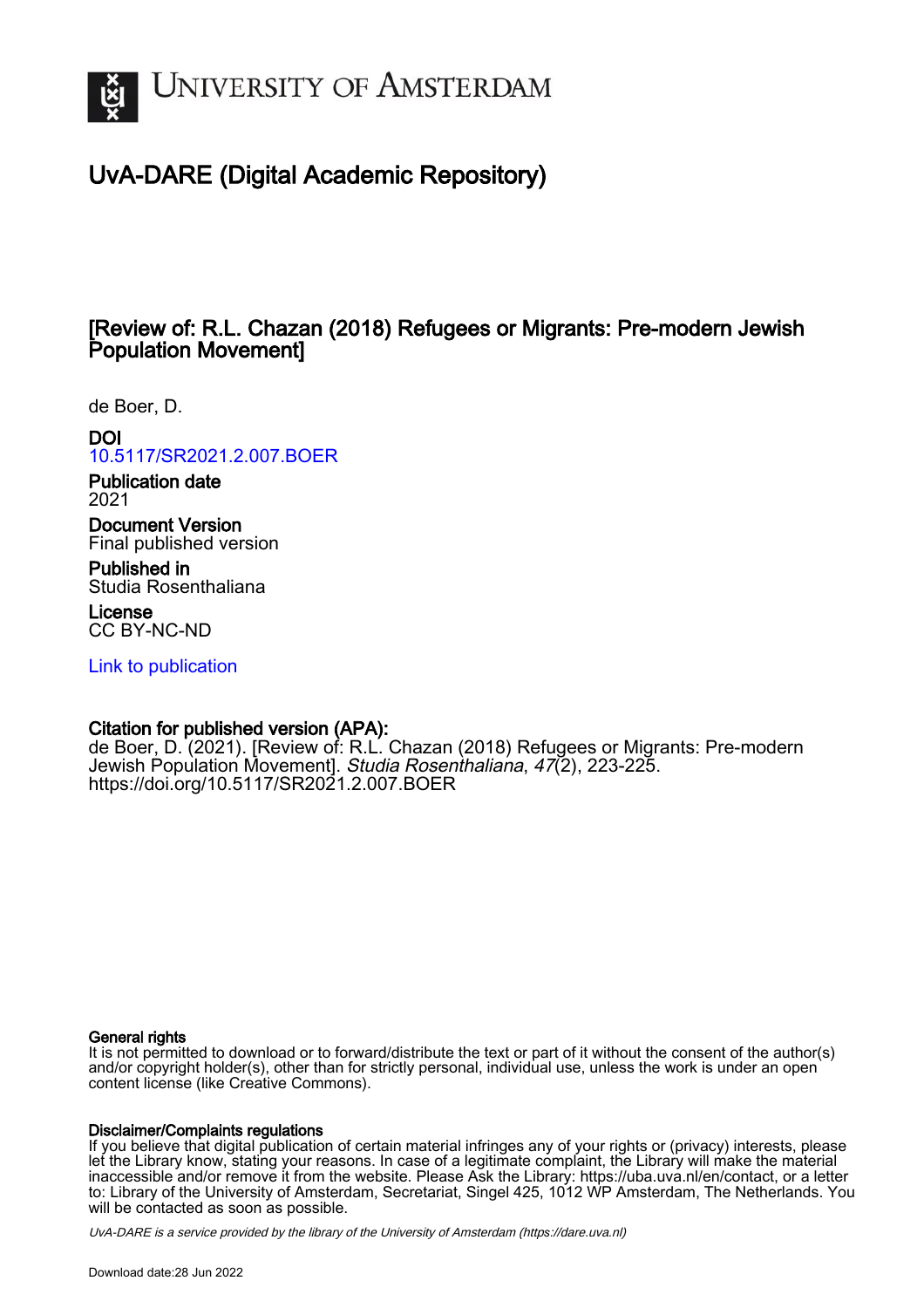

Robert Chazan, *Refugees or Migrants: Pre-modern Jewish Population Movement*. New Haven, CT and London: Yale University Press, 2018. 262 pp. ISBN 978-0-300-21857-2.

Refugees or migrants? Since the start of the European migrant crisis in 2015, this has become a leading question in public debates about today's global migrations and has increasingly sparked the interest of scholars of past population movements. Robert Chazan, a leading expert in medieval Jewish history, makes an important contribution to this debate by providing an excellent synthesis of Jewish migratory movements from biblical times to revolutionary emancipation in Western Europe. *Refugees or Migrants* challenges the widespread popular and historiographical consensus that premodern Jewish migration was predominantly the result of 'governmental expulsion, hostile legislation, and popular animosity and violence' (p. 4). The book convincingly counters that, throughout history, most Jews voluntarily relocated in search of social and economic betterment.

Part I, 'Perspectives', skillfully traces the genealogy of the idea that Jewish migration was predominantly a consequence of persecution. For the ancient Jews, the belief in an omnipotent God meant that all catastrophes were regarded as divine punishments for having neglected the covenant. Shaped by the memory and canonization of Assyrian and Babylonian exile, the biblical Israelites and Judeans came to regard banishment as the most drastic of divine punishments. We learn that forced displacement under Assyrian and Babylonian rule subsequently shaped the memory of the First Jewish-Roman War, giving rise to the false notion that the Romans definitively exiled the Jews from the Land of Israel after the destruction of the Second Temple in 70 CE. Christians also came to consider Jewish exile as divine punishment, first and foremost for rejecting and 'murdering' Jesus. Only in the eighteenth century did the idea of divine punishment gradually lose influence in favour of new naturalistic explanations for the Jewish diaspora. Yet Chazan shows that the idea that persecution and violence were the main drivers behind dispersion remained prevalent. Explanations as to why Jews continuously befell such violence ranged from their being an unassimilable community to the self-fulfilling prophecy of nurturing an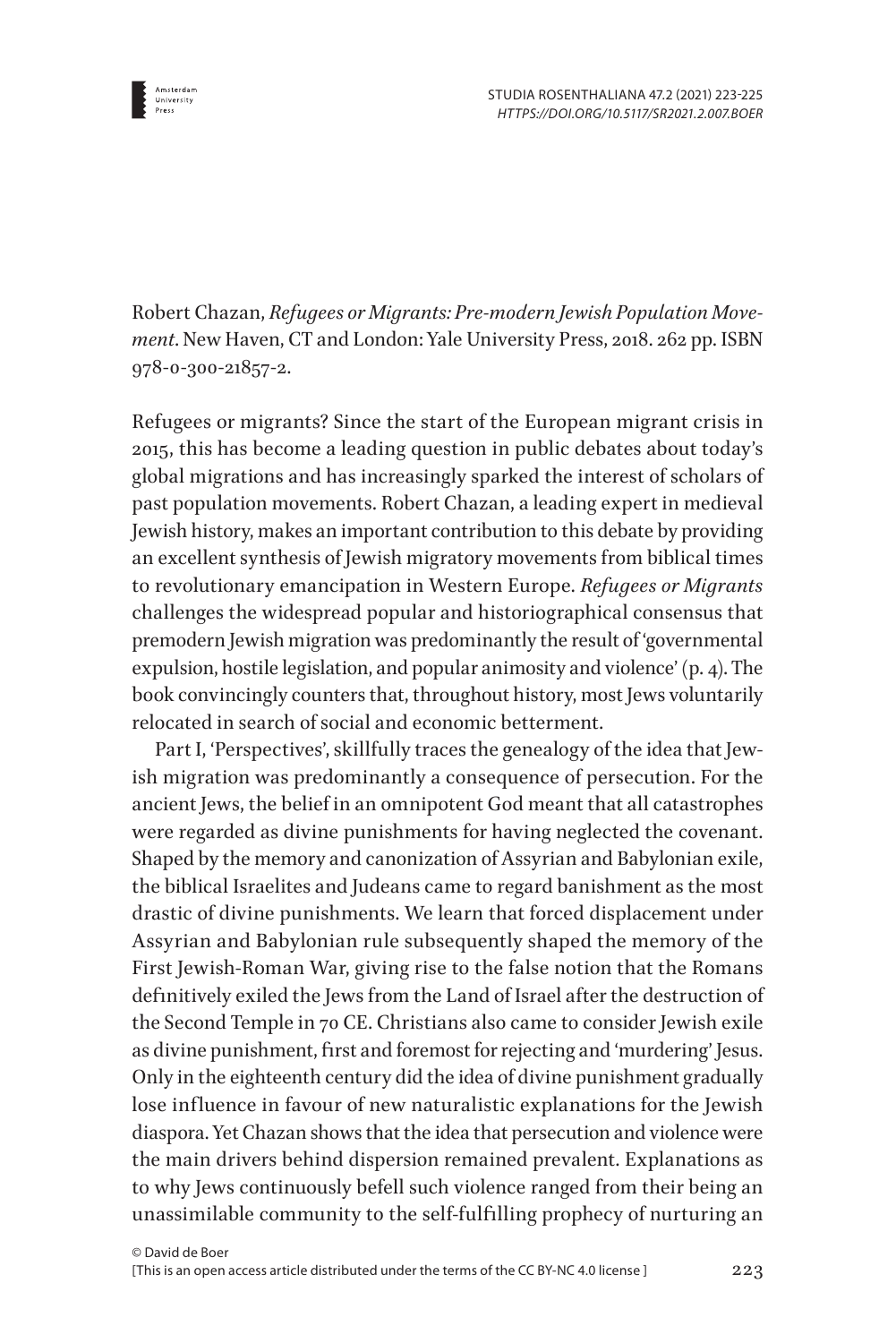exile identity. This helpful long-term analysis of the 'lachrymose conception' of Jewish history would have been even stronger had it reached beyond the 1950s. After all, despite Salo Baron's seminal revisionist approach to Jewish history with which the first part concludes, the 'widespread consensus' (p. 4) about perpetual forced migration apparently persisted in the second half of the twentieth century.

The remainder of the book is devoted to the refutation of the lachrymose conception of pre-revolutionary Jewish migration. In Part II, 'Jews as Refugees', Chazan demonstrates that, although governmental expulsions played a key role in Jewish self-conceptions, they hardly occurred for almost two millennia. Therefore, these expulsions cannot explain Jewish population movements, at least until European authorities reinvented expulsions as a governmental policy in the late twelfth century. The author shows that other forms of governmental oppression and popular violence did not typically cause Jews to move: they realized that moving to unknown parts without governmental protection would hardly lead to more security. Persecution during the Great Plague, for instance, was too widespread to result in significant population movements.

Part III, 'Jews as Migrants', provides a compact account of five periods of Jewish mobility, from Late Antiquity to the end of the eighteenth century. In the first period, there were two established Jewish communities in Palestine and Mesopotamia, and a growing community in the Mediterranean region, all living in relative peace with local majorities. From the seventh to the twelfth century, a succession of Islamic empires became the home of most of the world's Jews. Jewish communities flourished in this second period and the Islamic world offered significant opportunities for volatile mobility, allowing new Jewish centers to emerge in North Africa and Spain. In the third period, from around 1000, Northern Europe slowly developed into a significant economic center, and began to attract Mediterranean Jewish merchants. Chazan points out that from the late thirteenth century onwards, popular animosity, mixed with a desire to purify society and extract wealth, eventually led Western European governments to expel the Jews. In the fourth period, Jewish refugees moved into north-eastern Europe. Finally, the fifth period saw the adoption of the emancipatory principles of the French Revolution in Western Europe. With equality imbued in law, migration increased drastically, with many Jews finally moving west in search of economic opportunities.

*Refugees and Migrants* is concise and argument-driven, making it a stimulating read. Readers will not find in-depth discussions of the particularities of important Jewish hubs, such as Baghdad, Salonica, and Venice. Of course,